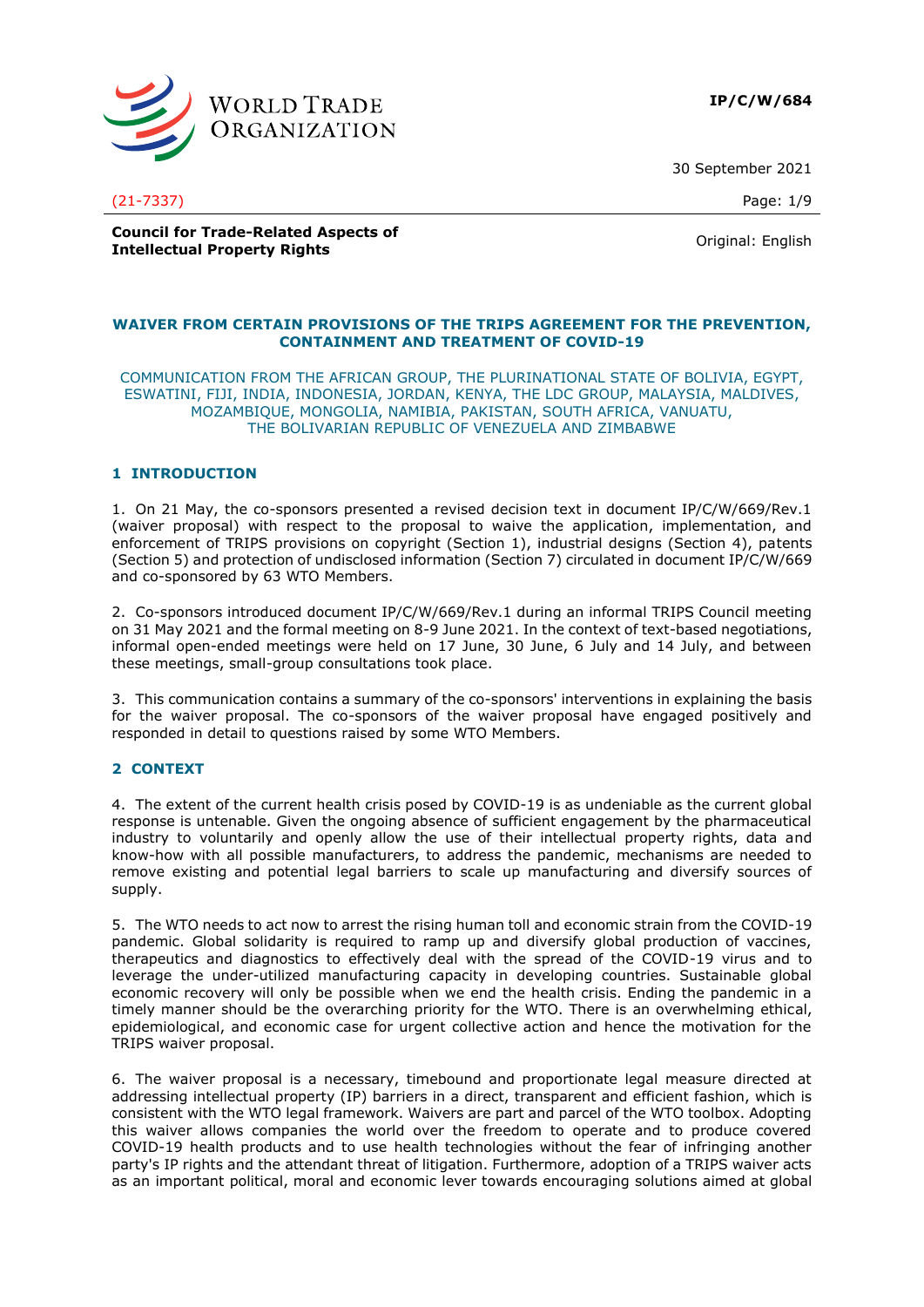equitable access to COVID-19 health products and technologies including vaccines, therapeutics and diagnostics, which is in the wider interest of the global public. This outcome is also consistent with the Covenant on Economic, Social and Cultural Rights, especially Article 12 which recognizes the "*human right of everyone to the enjoyment of the highest attainable standard of physical and mental health*" and obligating the taking of steps to fully realize this right, including "*those necessary for ... the prevention, treatment and control of epidemics, endemics, ... and other diseases*".

7. In the context of COVID-19 and the 2030 Sustainable Development Goals, SDG 3 was adopted by UN Member States to ensure health and well-being for all, including a bold commitment to end the epidemics of AIDS, tuberculosis, malaria and other communicable diseases by 2030. It also aims to achieve universal health coverage, and provide access to safe and effective medicines and vaccines for all.

8. Right now, billions of people in Asia, Africa and Latin America remain unvaccinated and have no prospect of being vaccinated in the foreseeable future. There can be no solution to the global crisis in access to health products and technologies including vaccines, therapeutics and diagnostics, unless we waive intellectual property rights to lift the legal monopoly over the technology in order to have more manufacturing everywhere.

# **3 PRODUCT SCOPE OF THE WAIVER**

9. The TRIPS waiver proposal is motivated by the need for swift ramping up of manufacturing, to alleviate the supply side concerns for timely availability, accessibility and affordability of the required products to prevent, treat and contain COVID-19. Hence, the starting point in determining the scope of health products and technologies to be covered by the decision text is to determine what is needed to prevent, treat, and contain COVID-19. Any strategy that does not address these three elements simultaneously would fall short of yielding any positive results.

10. We have learnt from the experiences of the past year and a half that it is critical to scale up production and access to personal protective equipment (PPE), masks, diagnostics, ventilators, and therapeutics, apart from vaccines, to prevent the spread and to treat the disease and prevent deaths. These resources have been in acute shortage in many countries leading to very limited accessibility. The scope of products is also reflective of national COVID-19 response strategies of many countries that acknowledge that the prevention, treatment and containment of COVID-19 involves a range of health products and technologies. Vaccines are necessary but not sufficient to respond to the pandemic. No country adopts only one intervention in this and any pandemic. Vaccinations, test and treat strategies and their related health products and technologies are urgently needed alongside other interventions.

# **3.1 'Health products and technologies'**

11. The waiver proposal covers "health products and technologies" for COVID-19 as there is a range of products and technologies that are critical for the prevention, treatment and containment of COVID-19, such as those listed in WHO's list of priority medical devices for COVID-19 response.<sup>1</sup> This list describes the range of priority medical devices required for the clinical management of COVID-19 and WHO's Emergency Global Supplies Catalogue  $(COVID-19)^2$  includes the range of health products and technologies critical to respond to the COVID-19 global health emergency.

12. Notably, WHO's COVID-19 Strategic Preparedness and Response Plan pillars 5, 7 and 10 underline the importance of diagnostics, therapeutics, vaccines and other supplies for an effective COVID-19 response.<sup>3</sup>

13. The term "health products" is inspired by the World Health Assembly Resolution on "Improving the transparency of markets for medicines, vaccines, and other health products"<sup>4</sup> which defines health products to "include medicines, vaccines, medical devices, diagnostics, assistive products, cell- and gene-based therapies, and other health technologies".

<sup>1</sup> <https://www.who.int/publications/i/item/WHO-2019-nCoV-MedDev-TS-O2T.V2>

<sup>2</sup> [\(https://www.who.int/publications/m/item/emergency-global-supply-chain-system-covid-19-catalogue\)](https://www.who.int/publications/m/item/emergency-global-supply-chain-system-covid-19-catalogue) 3 [\(https://www.who.int/publications/i/item/WHO-WHE-2021.02\)](https://www.who.int/publications/i/item/WHO-WHE-2021.02)

<sup>4</sup> [https://apps.who.int/gb/ebwha/pdf\\_files/WHA72/A72\\_R8-en.pdf](https://apps.who.int/gb/ebwha/pdf_files/WHA72/A72_R8-en.pdf)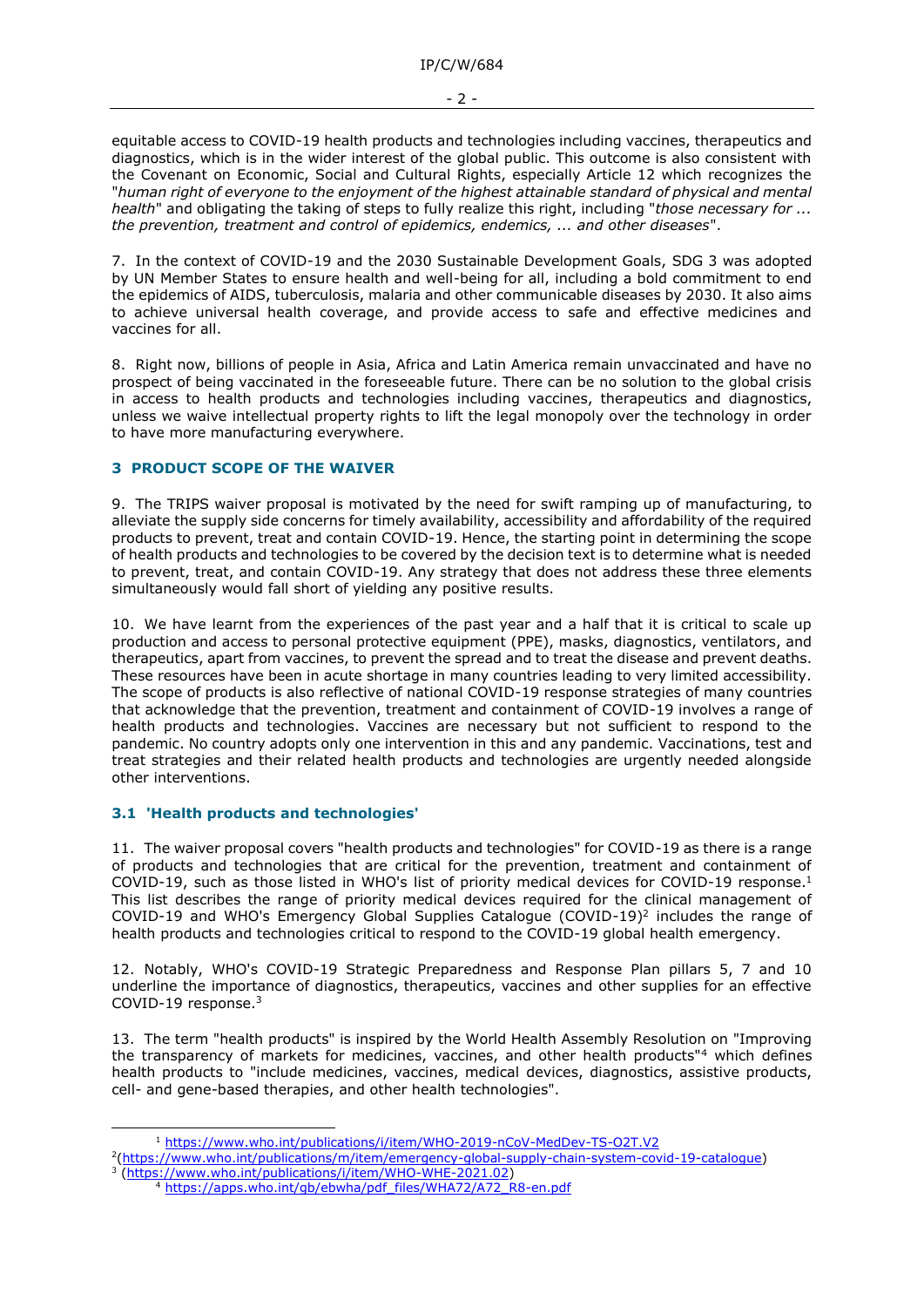14. Based on the above it is quite clear that the concept of health products and technologies is well understood and used within the international health lexicon.

## **3.2 Diagnostics**

15. Pillar 5 of WHO's Strategic Preparedness and Response Plan for COVID-19 considers testing to be the cornerstone of the management of the COVID-19 pandemic. Testing is critical to detect cases and investigate clusters of cases so that public health actions can be rapidly taken to isolate those infected, quarantine contacts and break chains of transmission. Testing allows for new COVID-19 variants to be identified to begin to build vaccines and therapeutics that can prevent or treat infection. Major gaps in testing are still putting lives at risk and threatening progress to end the pandemic. In high-income countries there are 603 tests per 100 thousand of population compared to about 100 tests in middle income countries and about five tests in low-income countries.<sup>5</sup> There is an urgent need to scale up testing and ensure immediate, equitable access to diagnostic tools in every country across the world.

16. The co-sponsors have provided examples highlighting IP challenges in previous TRIPS Council meetings (see paragraphs 42-46 of document IP/C/W/672 as well as paragraph 65 of document  $IP/C/W/673$ ).

## **3.3 Therapeutics**

17. The spectrum of medical therapies to treat COVID-19 is growing and evolving rapidly. It includes antivirals, monoclonal antibodies, immunomodulators, antithrombotic therapies.<sup>6</sup> WHO's consultations on COVID-19 therapeutics reveals that "[d]espite the great success of COVID-19 vaccine development, therapeutics are still urgently required" and that a range of therapeutics will be required including "drug combinations targeting specific aspects of infection , as well as suites of treatments targeting different disease processes (such as antivirals, immunomodulators and anti-coagulants)"<sup>7</sup> .

18. The EU COVID-19 therapeutic strategy also states that "*vaccines will not eliminate the disease overnight and therapeutics will still be needed for patients in hospitals and at home, including people suffering from 'long COVID' (the long-term effects of COVID-19 infection). For these reasons, therapeutics will continue to play a significant role and complement the EU strategy for vaccines*." Notably, several therapeutics have been approved, registered and have received national Emergency Use Authorization or qualified for the WHO Emergency Use Listing.

19. Since the currently available vaccines are not able to prevent infections (which may be the case for second or third generation vaccines) – therapeutics play an important role in our effort to contain and treat COVID-19. Further, therapeutics are also important to address animal virus spill over and possible resurgence of virulence in humans.<sup>8</sup>

20. In document IP/C/W/670, the co-sponsors have presented a preliminary patent landscape providing a non-exhaustive snapshot of the patent filing and granting status of five selected therapeutics candidates for COVID-19. In document IP/C/W/672 (e.g. paragraphs 37-41) and in document IP/C/W/673 the co-sponsors have highlighted IP-related challenges in the area of therapeutics and how restrictive voluntary licensing practices continue to pose supply challenges for countries**.** 

### **3.4 Vaccines**

21. As noted above, the disparity in access to vaccines remains vast as supply remains constrained. Eight vaccine manufacturers are listed in WHO's Emergency Use Listing. Of these five are from OECD countries.<sup>9</sup> According to the UNICEF dashboard 137 manufacturing agreements have been signed,

<sup>5</sup> <http://www.finddx.org/covid-19/test-tracker/>

<sup>6</sup> <https://www.covid19treatmentguidelines.nih.gov/therapies/>

<sup>&</sup>lt;sup>7</sup> Pg. 5 https://cdn.who.int/media/docs/default-source/blue-print/06 therapeutics full-achievements[report.pdf?sfvrsn=d6cdb802\\_3&download=true.](https://cdn.who.int/media/docs/default-source/blue-print/06_therapeutics_full-achievements-report.pdf?sfvrsn=d6cdb802_3&download=true) See also pgs 12 and 13.

<sup>8</sup> [https://www.thelancet.com/journals/ebiom/article/PIIS2352-3964\(21\)00082-7/fulltext](https://www.thelancet.com/journals/ebiom/article/PIIS2352-3964(21)00082-7/fulltext)

<sup>9</sup> [https://www.who.int/news/item/01-06-2021-who-validates-sinovac-covid-19-vaccine-for-emergency](https://www.who.int/news/item/01-06-2021-who-validates-sinovac-covid-19-vaccine-for-emergency-use-and-issues-interim-policy-recommendations)[use-and-issues-interim-policy-recommendations](https://www.who.int/news/item/01-06-2021-who-validates-sinovac-covid-19-vaccine-for-emergency-use-and-issues-interim-policy-recommendations)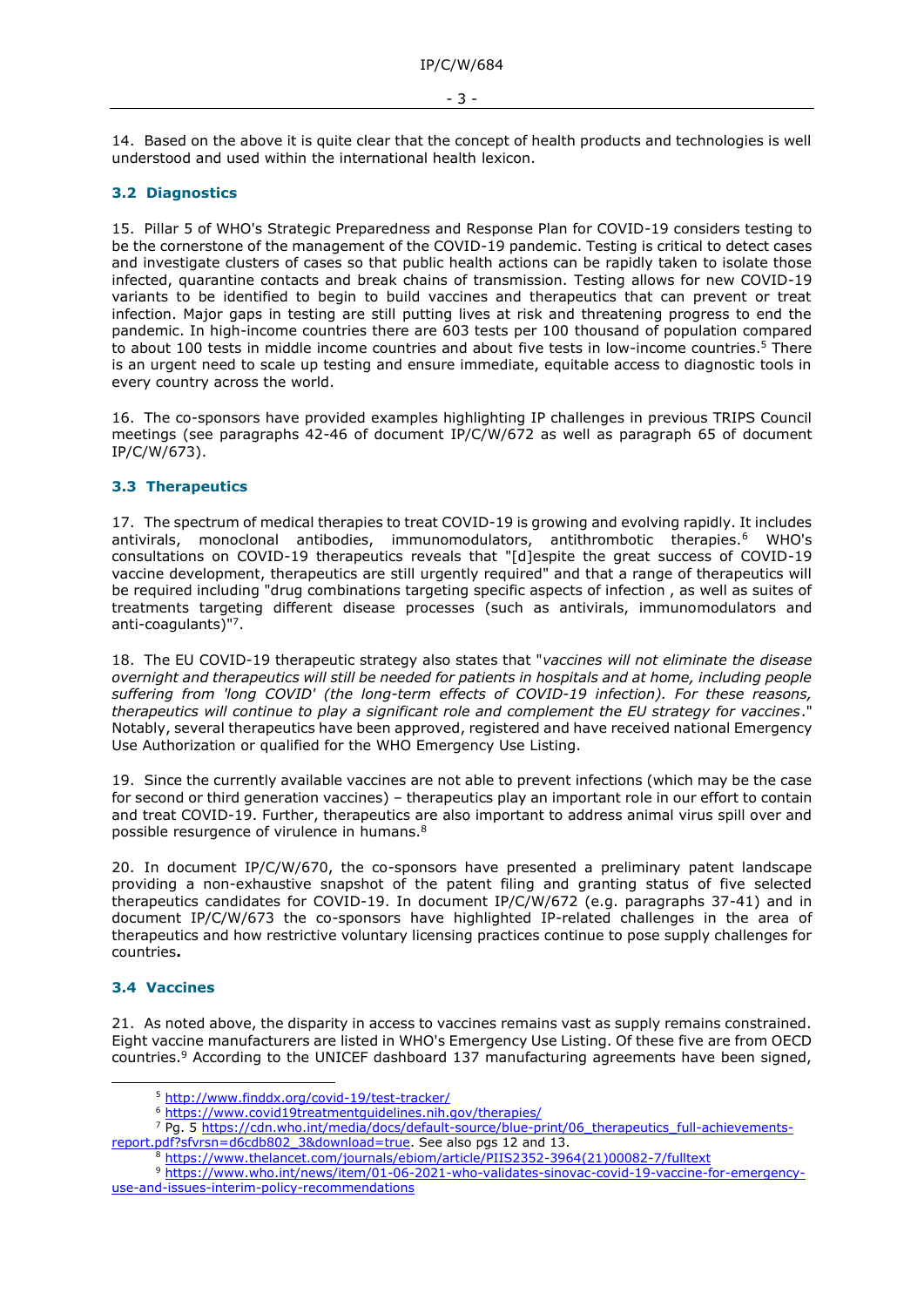out of which 73 are contract manufacturing agreements. 64 agreements are classified as technology transfer, but 28 agreements are from just one company.<sup>10</sup> Details of the agreements are unknown but this shows the heavy concentration of production and supply of COVID-19 vaccines. Prices of COVID-19 vaccines also remain high within a range of USD 2-40 per dose.<sup>11</sup> There is an urgent need to bring down the price through competition, which can be achieved by diversifying production.

22. The emerging landscape of both background and foreground IP on key vaccine technologies, and the IP disputes (see para 53 of document IP/C/W/672) that have already occurred during the pandemic, underline evident IP challenges in ensuring legal certainty for vaccine development and supply, especially when some of the main vaccine producers continue to pursue monopolistic approaches in their IP management. Past experience<sup>12</sup> shows that patents can hinder the introduction of affordable vaccines in developing countries as generally broad patent claims are applied for or granted across the entire spectrum of vaccine development, production and use, including in relation to vaccine-production materials such as chemical reagents, host cells, vectors, and DNA/RNA sequences; vaccine compositions; process technologies; vaccination age groups; methods of using vaccines; and vaccine schedules and presentations. The impacts of these patents are documented and create legal uncertainty and costs which ultimately result in delayed competition, insufficient supplies and high prices which hinder access.

## **3.5 'Medical devices, personal protective equipment'**

23. The WHO's list of priority medical devices for COVID-19 response describes the range of priority medical devices required for the clinical management of COVID-19.<sup>13</sup> It describes priority medical devices required for the clinical management of COVID-19, selected and prioritized according to the latest available evidence and guidelines. For example, beginning from clinical assessment, medical imaging, clinical laboratory, clinical care and protective equipment, the list identifies priority medical devices that are needed, including pulse oximeters, equipment for medical imaging, oxygen concentrators, patient monitors, various types of ventilators such as for transport, for acute care and for sub-acute care, infusion and suction pumps, medical/surgical mask etc.

24. The WHO's Emergency Global Supplies Catalogue  $(COVID-19)^{14}$  lists the following medical devices in its catalogue: oxygen delivery devices – nasal cannula and catheters; oxygen delivery devices – masks; various types of patient monitors, pulse oximeters and infrared thermometer for monitoring; oxygen therapy sources including the oxygen concentrator and its accessory the flow splitter; various types of ventilators and related accessories; protective equipment such as various types of apron/gowns, gloves, face shield, goggles, respirator, mask FFP2/KN95, Biohazard Bag, sample collection kits, PCR machines, rapid diagnostics, power accessories.

25. Clearly what is specified in the waiver proposal finds international support for the clinical management of COVID-19 based on the latest available evidence and guidelines.

26. In document IP/C/W/672 (paragraphs 50- 52), the co-sponsors have provided examples of IP barriers to medical devices and protective equipment such as masks and ventilator valves.

# **3.6 'Their materials or components, and their methods and means of manufacture'**

27. The rationale of the revised decision text is to address any IP constraints in the way of scaling up of the production of COVID-19 health products and technologies. IP protection can prevent the supply of raw materials, components, machineries and equipment, parts of machinery and equipment, process of production etc.

28. Materials and components refer to parts of the health products and technologies. These include, for instance, raw materials, active and inactive ingredients of the drug substances used in the formulation of therapeutics or vaccines and reagents in the case of diagnostics used for the detection or screening of a disease. While in the case of medical devices and other health technologies it would

<sup>10</sup> <https://www.unicef.org/supply/covid-19-vaccine-market-dashboard>

<sup>11</sup> <https://www.unicef.org/supply/covid-19-vaccine-market-dashboard>

<sup>12</sup> [https://msfaccess.org/sites/default/files/2018-](https://msfaccess.org/sites/default/files/2018-06/VAC_report_A%20Fair%20Shot%20for%20Vaccine%20Affordability_ENG_2017.pdf)

[<sup>06/</sup>VAC\\_report\\_A%20Fair%20Shot%20for%20Vaccine%20Affordability\\_ENG\\_2017.pdf](https://msfaccess.org/sites/default/files/2018-06/VAC_report_A%20Fair%20Shot%20for%20Vaccine%20Affordability_ENG_2017.pdf)

<sup>13</sup> [\(https://www.who.int/publications/i/item/WHO-2019-nCoV-MedDev-TS-O2T.V2.](https://www.who.int/publications/i/item/WHO-2019-nCoV-MedDev-TS-O2T.V2)

<sup>14</sup> <https://www.who.int/publications/m/item/emergency-global-supply-chain-system-covid-19-catalogue>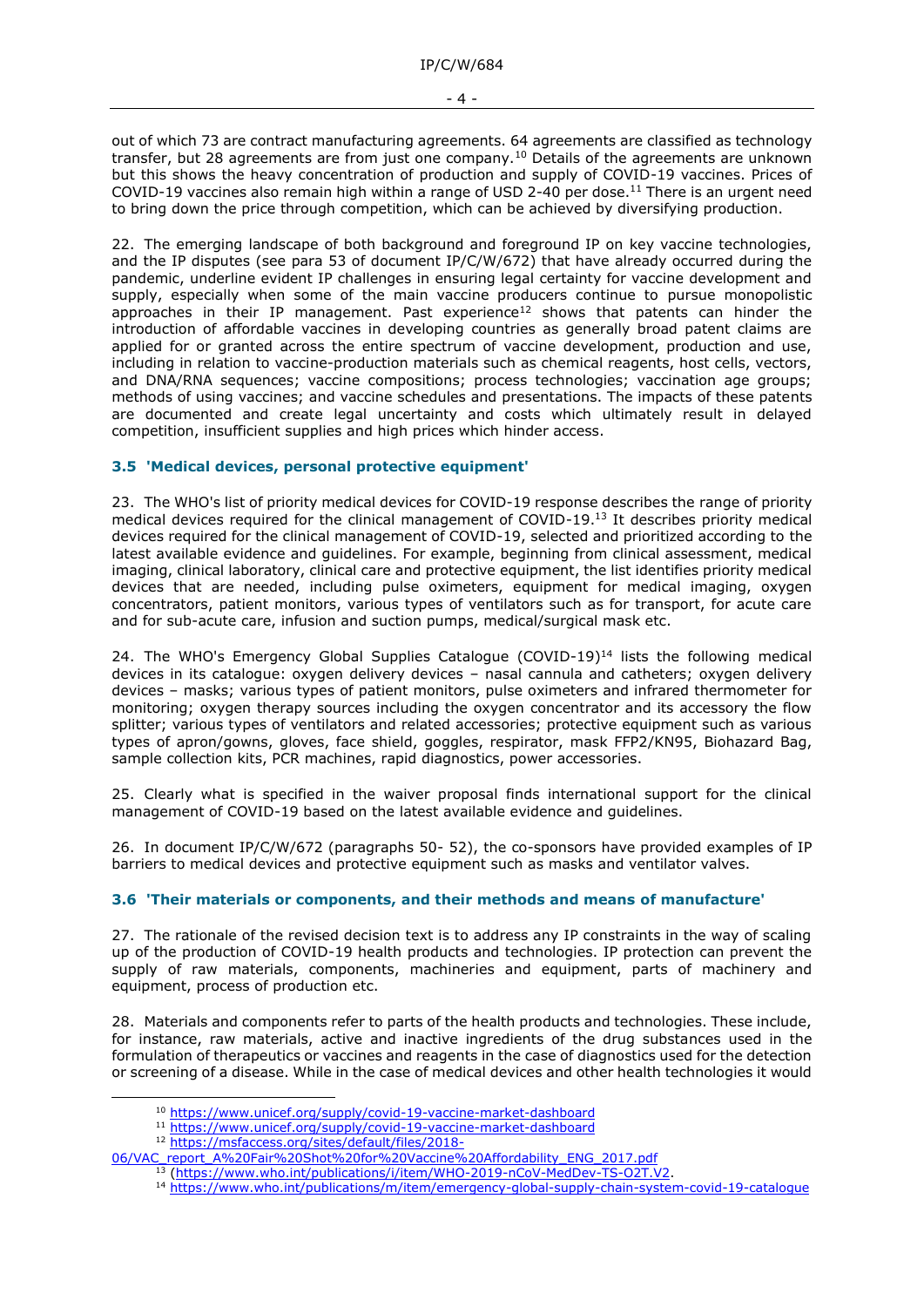refer to parts of the products or technology such as ventilator valves. IP constraints may emanate in the following context, which are addressed in the revised text, for example:

- the raw materials for the production of vaccines, diagnostics or therapeutics such as lipids for mRNA vaccines, adjuvants for vaccines, starting materials for the active pharmaceutical ingredient of therapeutics, chemical reagents and solutions for diagnostics etc. (The word "materials" cover this aspect);
- components used for the production of medical devices such as electronic or mechanical components required for the production of medical devices including ventilators, oxygenators, oximeter etc. (The word "components" covers this aspect);
- machineries and equipment used for the production of various health products (the words "method and means of production" cover this aspect);
- parts of the machinery and equipment deployed for the production process such as bio-bags, bio-reactors, equipment for lipid coating etc. (the words "method and means of production" cover this aspect); and
- technologies used for the production of these health products such as mRNA technology, diagnostic techniques like improvements on PCR technology etc. (the word "technologies" covers this aspect).

29. Methods and means of manufacture refer to the process and equipment used for the manufacture of the health products and technologies covered by the scope of products.

## **3.7 '… the prevention, treatment or containment of COVID-19'**

30. Prevention refers to products and technologies to prevent the infection of COVID-19. Treatment refers to products and technologies to treat a patient who has been infected with COVID-19. Containment refers to products and technologies to control the spread of COVID-19.

## **4 INTELLECTUAL PROPERTY SCOPE OF THE WAIVER**

31. The proposal calls for a waiver of the application, implementation, and enforcement of TRIPS provisions on copyright (Section 1), industrial designs (Section 4), patents (Section 5) and protection of undisclosed information (Section 7). The waiver proposal only focuses on categories of intellectual property that are relevant to the production, supply, and access to COVID-19 health products and technologies. The co-sponsors have pointed out to paragraph 3 of the revised decision text which makes explicit that the waiver will not apply to the protection of Performers, Producers of Phonograms (Sound Recordings) and Broadcasting Organizations under Article 14 of the TRIPS Agreement.

32. The co-sponsors have made several submissions highlighting the relevance of addressing existing and potential intellectual property issues in the area of copyright, industrial designs, patents and protection of undisclosed information. In document **IP/C/W/673** the co-sponsors responded to eight questions raised in document IP/C/W/671 by Australia, Canada, Chile and Mexico. Examples of IP challenges and barriers are detailed in document **IP/C/W/670**, in which both the emerging IP landscape of pipeline medical products and limited, restrictive voluntary licensing practices have presented ongoing challenges for the prediction, preparation and management of procurement options for countries. Document **IP/C/W/672** contains interventions of the co-sponsors in responding to questions raised with respect to the proposal including on the scope of IP.

33. **Patents** grant monopoly rights over a protected subject-matter, preventing other manufacturers from using the patented subject-matter. The patent status of each product and components of the product will vary country by country with a single product often involving a large number of patent applications and grants, that differs from country to country. In the case of COVID-19, the patent landscape remains quite uncertain as many patent applications have yet to be published because patent applications are not typically made public for 18 months. A recent paper in the International Journal of Biological Sciences<sup>15</sup> has observed that there has been a rapid increase in human coronavirus patents, especially COVID-19 patents; "treatment and prevention" accounting

<sup>15</sup> Kunmeng et al "Global landscape of patents related to human coronaviruses." 2021; 17(6): 1588– 1599. [published online 2021 Apr)]<https://www.ncbi.nlm.nih.gov/pmc/articles/PMC8071764/>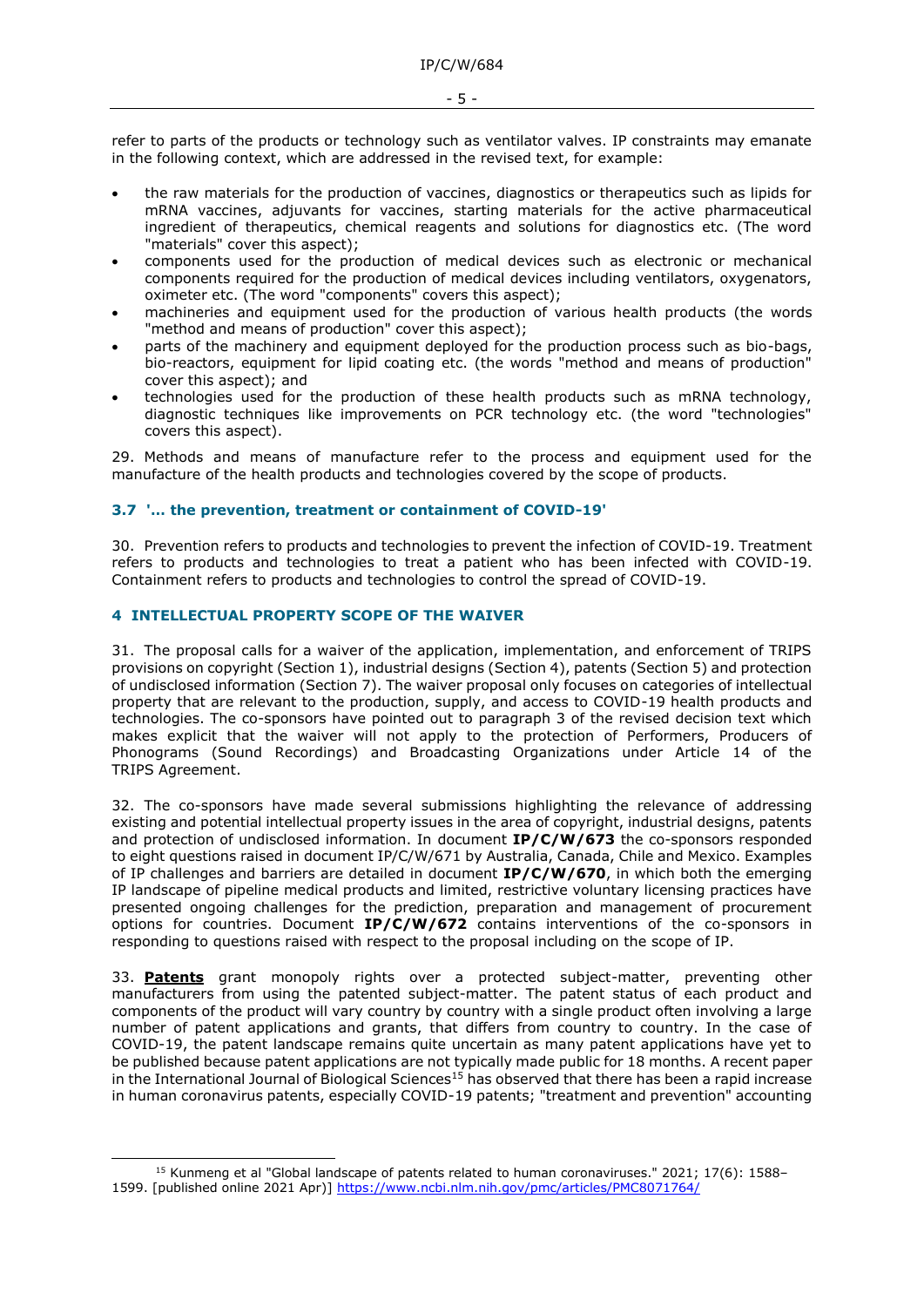the largest proportion (57.89%), followed by "diagnosis of viral infection" (20.64%), "disinfection" (8.12%), "medical devices" (7.00%), and "virus cultivation" (1.32%).

34. The patent system contains flexibilities such as opposition systems and compulsory licenses. However, challenging each and every patent application or grant everywhere they may exist is not a practical or sustainable option. The co-sponsors have also on numerous occasions illustrated in significant detail the inadequacies and difficulties in relying on Article 31 and 31*bis* of the TRIPS Agreement (see paragraphs 28-53 of document IP/C/W/673) to scale up manufacturing. It is even more so, when dealing with a complex global web of patent holding. For instance, in the case of mRNA vaccines larger companies involved in product development may have a patent portfolio, but the patent portfolio to the underlying technology is held by numerous other academic laboratories or small biotech companies.<sup>16</sup>

35. **Protection of Undisclosed Information** is another hurdle to access various health products and technologies. With respect to vaccines, and bio-therapeutics in particular, the manufacturing methods and techniques (know-how) tend to be protected by trade secrets. This includes regulatory dossiers submitted for purposes of obtaining marketing approval. These dossiers will usually include robust information regarding the manufacturing process, formulation and dosage, method of delivery, storage conditions, indicated uses along with safety and efficacy information. Hence the importance of addressing protection of undisclosed information required under Article 39 of the TRIPS Agreement.

36. Lifting trade secret protection would facilitate expanding and diversifying global production. For instance, by waiving trade secret protection, and as a start facilitating the sharing of regulatory dossiers with potential manufacturers, existing production capacity especially in developing countries can be mobilised. As demonstrated by the event hosted on 14 April 2021 by the Director-General of the WTO, Dr Ngozi Okonjo-Iweala, whereby interaction with several pharmaceutical companies revealed unused capacities in several developing countries.<sup>17</sup>

37. The slow roll out of vaccination in developing and least developed countries is testament to the fact that the current system of production and supply is not working to deliver equitable access. Numerous examples have been reported of the industry turning down offers of help from other drug makers, including those from developing countries, to boost global manufacturing and supply.<sup>18</sup>

38. In the case of diagnostics, shortages of testing materials in developing countries cannot be overcome as the formulation used for diagnostic testing is protected as a trade secrets, preventing laboratories from making their own test materials or procuring test materials from sources other than the diagnostic machine's manufacturer (see para 43 of document IP/C/W/672 and para 65 in document IP/C/W/673).

39. In document IP/C/W/673 paragraphs 66-69, the co-sponsors have raised the issue of developing countries constantly facing pressure from developed country members, advocating restrictive interpretations of Article 39 and hampering the use of flexibilities. Hence there is a lack of clarity with regard to available flexibility provided by Article 39, which creates a chilling effect on its use. As such, a waiver will support countries to take appropriate actions with respect to COVID-19.

40. **Copyright and industrial designs** are also categories of IP that may hinder production and supply. In document IP/C/W/673, the co-sponsors responded in detail from paragraphs 54 to 63 on the industrial design and copyright challenges faced by members in production of COVID-19 products. Copyright issues may also arise in other situations such as with respect to software in medical devices, diagnostic kits, compilation of data, algorithms, product information documents or product labelling. For instance in India, Roche asserted copyright infringement with respect to use of the product information of the originator product Herceptin (breast cancer treatment) on the package insert and carton of a biosimilar product<sup>19</sup>

<sup>&</sup>lt;sup>16</sup> A network analysis of COVID-19 mRNA vaccine patents

<https://www.nature.com/articles/s41587-021-00912-9>

<sup>17</sup> https://www.wto.org/english/news\_e/spno\_e/spno9\_e.htm

<sup>18</sup> <https://www.politico.eu/article/vaccine-producers-reject-offers-to-make-more-jabs/>

<sup>19</sup> https://indiankanoon.org/doc/99133603/?type=print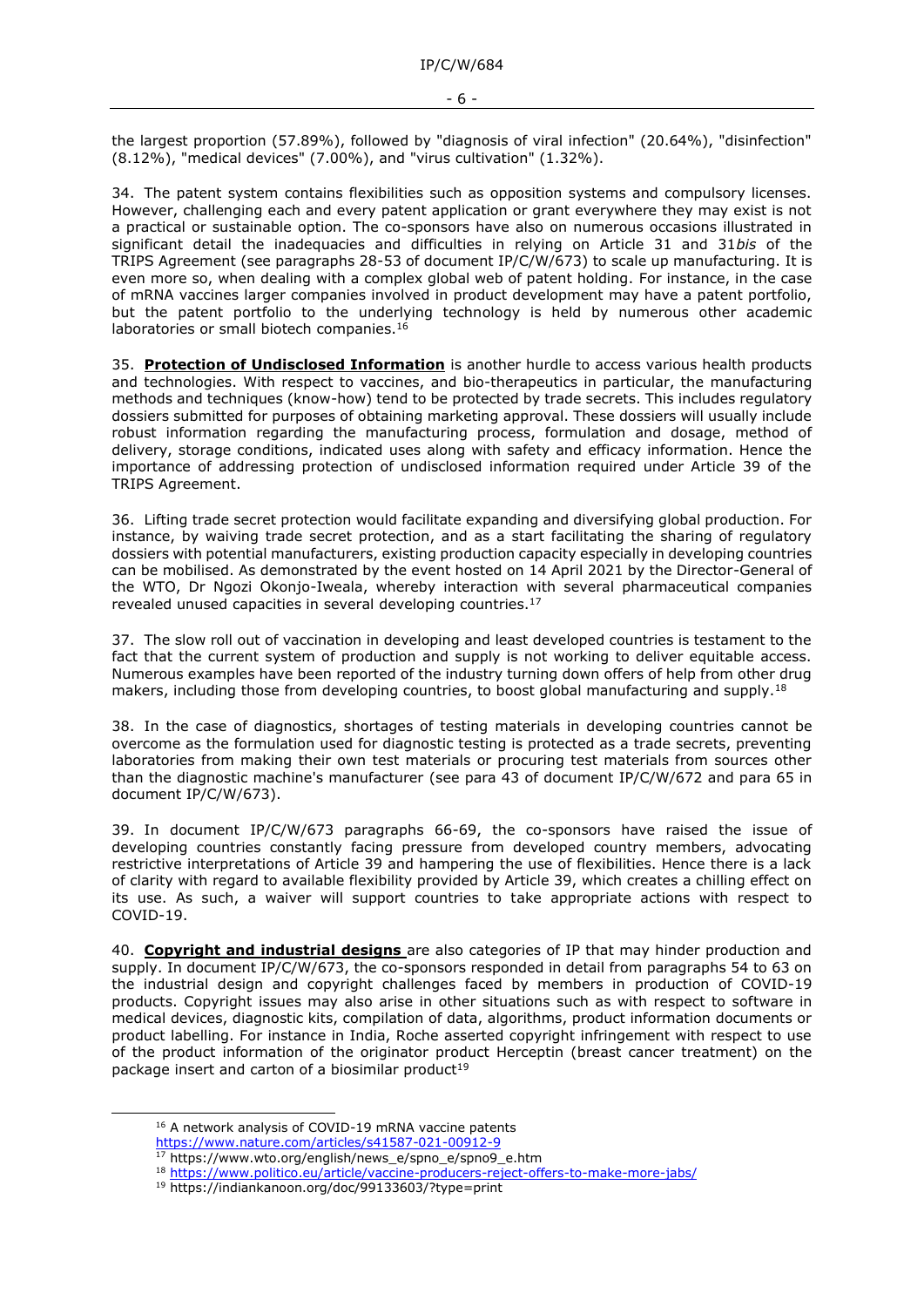41. In paragraphs 59-63 of document IP/C/W/673, the co-sponsors have pointed out that the exceptions in Article 13 and Article 26 of TRIPS are inadequate and there is uncertainty as to their application to protect public health. In addition, identifying the various IP claims involved with respect to a particular product or technology, and negotiating the terms of use involve a costly, time-consuming and complex process as products and technologies involve multiple IP holders. IP holders may also simply refuse to license their IP. In times of an emergency, such legal issues should not hinder an urgent public health response.

42. The waiver being sought is for a limited period and that too only from some specific TRIPS provisions. This is not an ideological debate on the IP regime per say. Instead, it shows that in exceptional circumstances, the IP system can be flexible and accommodating, and one that can be appropriately invoked to address the unprecedented challenges posed by the pandemic.

#### **5 DURATION**

43. The rationale for the proposed duration has been clarified in the revised decision text contained in document IP/C/W/669/Rev.1. Since SARS-CoV-2 is a new virus, there are still many uncertainties. There are emerging variants and mutations and while we are better off in our understanding of the virus than last year, still many unknowns remain such as the duration of immunity provided by the vaccines, effectiveness of these vaccines against new variants, effectiveness of vaccines on children, the need for a booster dose or annual vaccination. All these elements will determine the scale of manufacturing and supply needed to control the pandemic and this is just for the vaccines.

44. In order to tailor the waiver duration to prevailing circumstances and the uncertainties attached thereto, the co-sponsors have specified a minimum duration period of three years from the date of the decision. Thereafter, the waiver will be reviewed by the General Council to determine whether exceptional circumstance justifying the continuation of the waiver still exist. The difficulty with setting criteria is the uncertainty of the situation as explained above.

45. There is also very little WHO guidance on the situation of a pandemic and when that situation comes to an end. The International Health Regulations (IHR) of the WHO does not use or define the term "pandemic". It uses the term "public health emergency of international concern" (PHEIC). In determining whether an event constitutes a PHEIC, the WHO Director-General, Dr Tedros Adhanom Ghebreyesus, considers the advice of an Emergency Committee convened for the purpose. If a PHEIC is recommended, the WHO Director-General has the final authority to make a declaration, taking all information into account.

*46.* Article 49 (6) of the IHR states the following: **"***The Director-General shall communicate to States Parties the determination and the termination of a public health emergency of international concern, any health measure taken by the State Party concerned, any temporary recommendation, and the modification, extension and termination of such recommendations, together with the views of the Emergency Committee."* 

47. It does not provide concrete guidance as to what factors should be taken into account and seems to operate on a case-by-case approach. The declaration of PHEIC under the IHR has drawn significant criticism.<sup>20</sup> The recent Independent Panel for Pandemic Preparedness and Response has recommended that the definition of a new suspected outbreak with pandemic potential needs to be refined.<sup>21</sup>

48. With COVID-19, several considerations and uncertainties have to be taken into account for example:

• What proportion of the population needs to be vaccinated for herd immunity from COVID-19? The proportion of the population that must be vaccinated against COVID-19 to begin inducing herd immunity is not known. This is an important area of research and will likely vary according to the community, the vaccine, the populations prioritized for vaccination, and other factors. It would be difficult to reach herd immunity without vaccinating children in countries with young demographics.

<sup>20</sup> [https://www.thelancet.com/journals/laninf/article/PIIS1473-3099\(20\)30401-1/fulltext](https://www.thelancet.com/journals/laninf/article/PIIS1473-3099(20)30401-1/fulltext)

<sup>21</sup> Pg. 26, [https://theindependentpanel.org/wp-content/uploads/2021/05/COVID-19-Make-it-the-Last-](https://theindependentpanel.org/wp-content/uploads/2021/05/COVID-19-Make-it-the-Last-Pandemic_final.pdf)[Pandemic\\_final.pdf](https://theindependentpanel.org/wp-content/uploads/2021/05/COVID-19-Make-it-the-Last-Pandemic_final.pdf)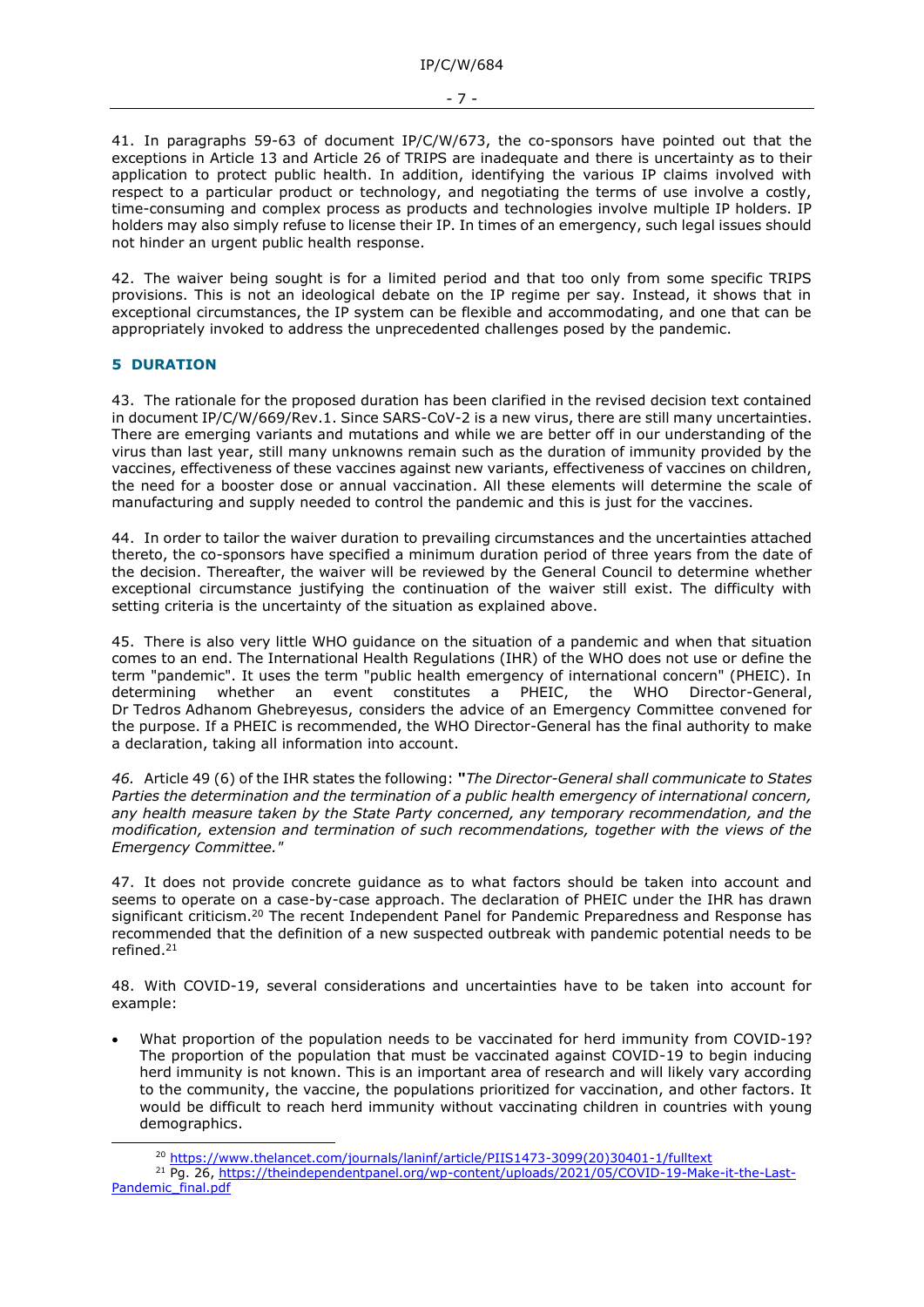- How long do COVID-19 vaccines protect people? Is it eight months, 12 months or longer? This information is not yet known. If boosters are needed, it is still unknown how often they will be needed. On this point the WHO in December 2020 said "*we don't actually know for how long the protection of these vaccines will last... But by necessity, they've only been able to follow up people for a period of months following their immunization. We really do need to know whether or not these vaccines last for only a period of months in terms of their protection or potentially years…."<sup>22</sup>*
- On the question of the need for booster shots, a few examples of various diseases may suffice. Measles does not change, so does not need booster vaccines for variants. Influenza needs a new vaccine each year because of variants. "*Now for SARS-CoV-2 we're still learning, we're still observing things and our knowledge is evolving. . . the more we give it a chance to spread and to multiply within humans, the more chances it's going to have to keep changing itself, that's its natural property*."<sup>23</sup> And "*there's some data coming showing that vaccines may be less effective in preventing against some of these variants*."<sup>24</sup>
- How much COVID-19 vaccine production capacity exists? Most developing countries are nowhere near the levels of vaccination required to address their basic needs. Halfway through 2021 COVAX has only managed to deliver 95 million doses to date<sup>25</sup>, i.e. 4.8% of the 2 billion doses to be delivered in 2021. The supply gap justifies the duration proposed. If countries are already procuring 'booster' doses to deal with new variants or have moved to vaccinating children, the waiting period for sufficient vaccination in developing countries will be much longer. There are varying reports on how long it will take to roll out vaccination globally. Some reports suggest that based on the current rate of vaccination, it may take five to seven years for global vaccination to be realized.<sup>26</sup> But the situation is even more complex. Emergence of new highly transmissible variants can at any time render any of the currently registered vaccines ineffective.

49. The complexities of the current pandemic as well as learning from the past, suggest the need for a practical and flexible duration, and one that creates an enabling environment for the scale-up of manufacturing and diversifying suppliers. It is noteworthy that the 30 August 2003 decision that waived Article 31(f) and (h) of TRIPS contained in document WT/L/540 does not contain a specific timeframe, instead it states the duration of the waiver is until "*the date on which an amendment to the TRIPS Agreement replacing its provisions takes effect for that Member*".

50. Co-sponsors have been asked the relation between the mechanism to terminate the waiver in paragraph 2 and the yearly review in the General Council in paragraph 5. The annual review is a requirement under Article IX.4 when waivers are granted for a period of more than a year whereas paragraph 2 is for determining the date of termination of a waiver. It is common for waiver decision to contain these two aspects. For instance, see decision text WT/L/971 with respect to the waiver of Article 70.8 and 70.9 of TRIPS for least developed countries with respect to pharmaceutical products.

### **6 IMPLEMENTATION ISSUES**

51. Among WTO Members there is a diversity of legal systems, hence national implementation of a waiver depends on a country's constitutional and or administrative arrangement. Similarly, the parameters and conditions of implementation should be a national decision. Each country will need to decide what is needed nationally to curb COVID-19 and the parameters of implementation of the waiver. One size does not fit all as the legal systems, needs and conditions vary from country to country.

52. Generally, the relationship between international law and national law is based on theories of monism and dualism. In monist countries international law is applicable nationally, without intervention of the legislature and international law may take precedence over national law. On the

<sup>22</sup> [https://www.who.int/emergencies/diseases/novel-coronavirus-2019/media-resources/science-in-](https://www.who.int/emergencies/diseases/novel-coronavirus-2019/media-resources/science-in-5/episode-15---vaccine-distribution)[5/episode-15---vaccine-distribution](https://www.who.int/emergencies/diseases/novel-coronavirus-2019/media-resources/science-in-5/episode-15---vaccine-distribution)

<sup>&</sup>lt;sup>23</sup> [https://www.who.int/emergencies/diseases/novel-coronavirus-2019/media-resources/science-in-](https://www.who.int/emergencies/diseases/novel-coronavirus-2019/media-resources/science-in-5/episode-20---covid-19---variants-vaccines)[5/episode-20---covid-19---variants-vaccines](https://www.who.int/emergencies/diseases/novel-coronavirus-2019/media-resources/science-in-5/episode-20---covid-19---variants-vaccines)

<sup>&</sup>lt;sup>24</sup> February 2021, [https://www.who.int/emergencies/diseases/novel-coronavirus-2019/media](https://www.who.int/emergencies/diseases/novel-coronavirus-2019/media-resources/science-in-5/episode-27---vaccines-variants-herd-immunity)[resources/science-in-5/episode-27---vaccines-variants-herd-immunity](https://www.who.int/emergencies/diseases/novel-coronavirus-2019/media-resources/science-in-5/episode-27---vaccines-variants-herd-immunity)

<https://www.gavi.org/covax-facility>

<sup>26</sup> [https://www.aljazeera.com/news/2021/2/19/vaccine-nationalism-why-hoarding-shots-could-prolong;](https://www.aljazeera.com/news/2021/2/19/vaccine-nationalism-why-hoarding-shots-could-prolong) [https://www.smh.com.au/politics/federal/it-will-be-six-years-before-the-world-is-vaccinated-against-covid-19](https://www.smh.com.au/politics/federal/it-will-be-six-years-before-the-world-is-vaccinated-against-covid-19-experts-20210210-p5718i.html) [experts-20210210-p5718i.html](https://www.smh.com.au/politics/federal/it-will-be-six-years-before-the-world-is-vaccinated-against-covid-19-experts-20210210-p5718i.html)